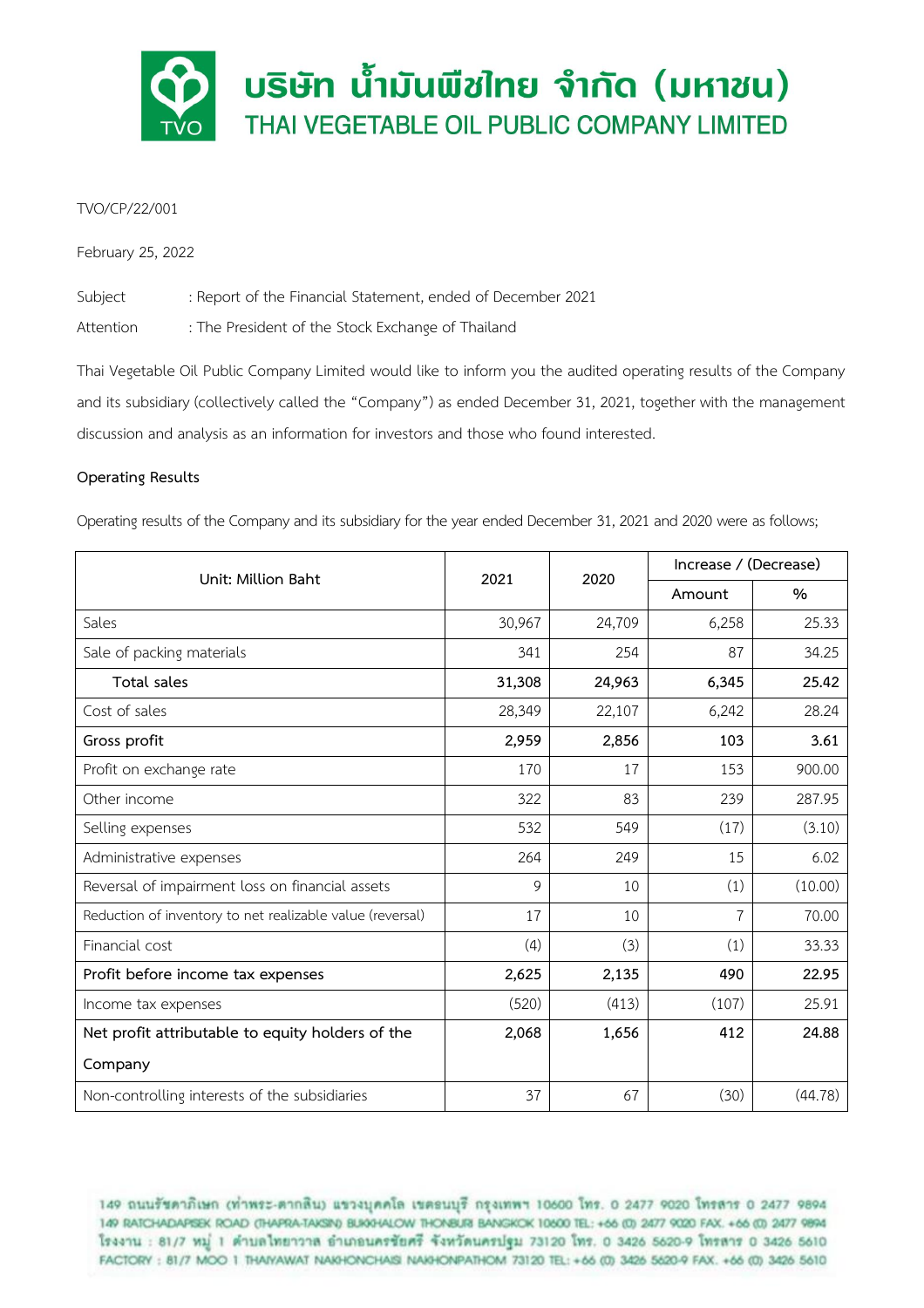In 2021, the Company and its subsidiary had a net profit Baht 2,068 million, increased by Baht 412 million or 24.88% from Baht 1,656 million when compared to 2020. The main reasons were;

#### **1. Sales Revenues**

The Company and its subsidiary had total sales revenue of Baht 31,308 million, increased by Baht 6,345 million or 25.42% from Baht 24,963 million when compared to 2020. The revenue from sales of products was Baht 30,967 million, increased by Baht 6,258 million or 25.33% from Baht 24,709 million when compared to 2020, and the revenue from sales of packaging materials was Baht 341 million, increased by Baht 87 million or 34.25% from Baht 254 million when compared to 2020. The details were as follows;

- **Sales of soybean meal and other animal feed ingredients:** The volume decreased when compared to the year 2020 mainly due to the situation of pig farming that has been facing with wide spread outbreak of African Swine Fever (ASF) in many countries including Thailand. As a result, the animal farmers reduced their purchase volume of feed ingredients as the number of pigs in the system has decreased. However, the sales of soybean meal and feed ingredients increased due to the rise in soybean meal selling prices which in line with the rise in global soybean meal prices. In addition, the soybean meal import volume of Thailand in 2021 also decreased from the previous year due to the epidemic situation of COVID-19 and the upswing of soybean meal price in the market causing importers to slow down the import of soybean meal for domestic distribution.
- **Sales and selling price of refined soybean oil:** The volume increased when compared to 2020 especially in domestic soybean oil customers since the sharp increase in domestic crude palm oil price situation because of increasing of domestic consumption and demand for biodiesel after the easing of lockdown measures.The domestic crude palm oil inventories have remained in low level for almost all of the year 2021. As a result, the domestic palm oil prices have increased close to soybean oil prices and even higher than soybean oil prices in the fourth quarter of 2021. Consequently, consumers have switched to buy soybean oil instead of palm oil. Modern Trade customers, therefore, increased soybean oil orders, as a result of price factors and changes in consumer behavior. In terms of foreign customers, the export of soybean oil benefited from the relatively tight vegetable oil inventories globally, causing the global vegetable oil price to rise and the company can adjust the selling price and sales volume to increase especially in the second half of 2021.
- **Sales of packaging materials**: The Company's subsidiary revenue increased when compared to 2020, mainly due to the gradual adjustment of product prices according to the increased cost of sales.

#### **2. Cost of Sales and Gross Profits**

The Company and its subsidiary's cost of sales was Baht 28,349 million, increased by Baht 6,242 million or 28.24% from Baht 22,107 million when compared to 2020. The main reasons were;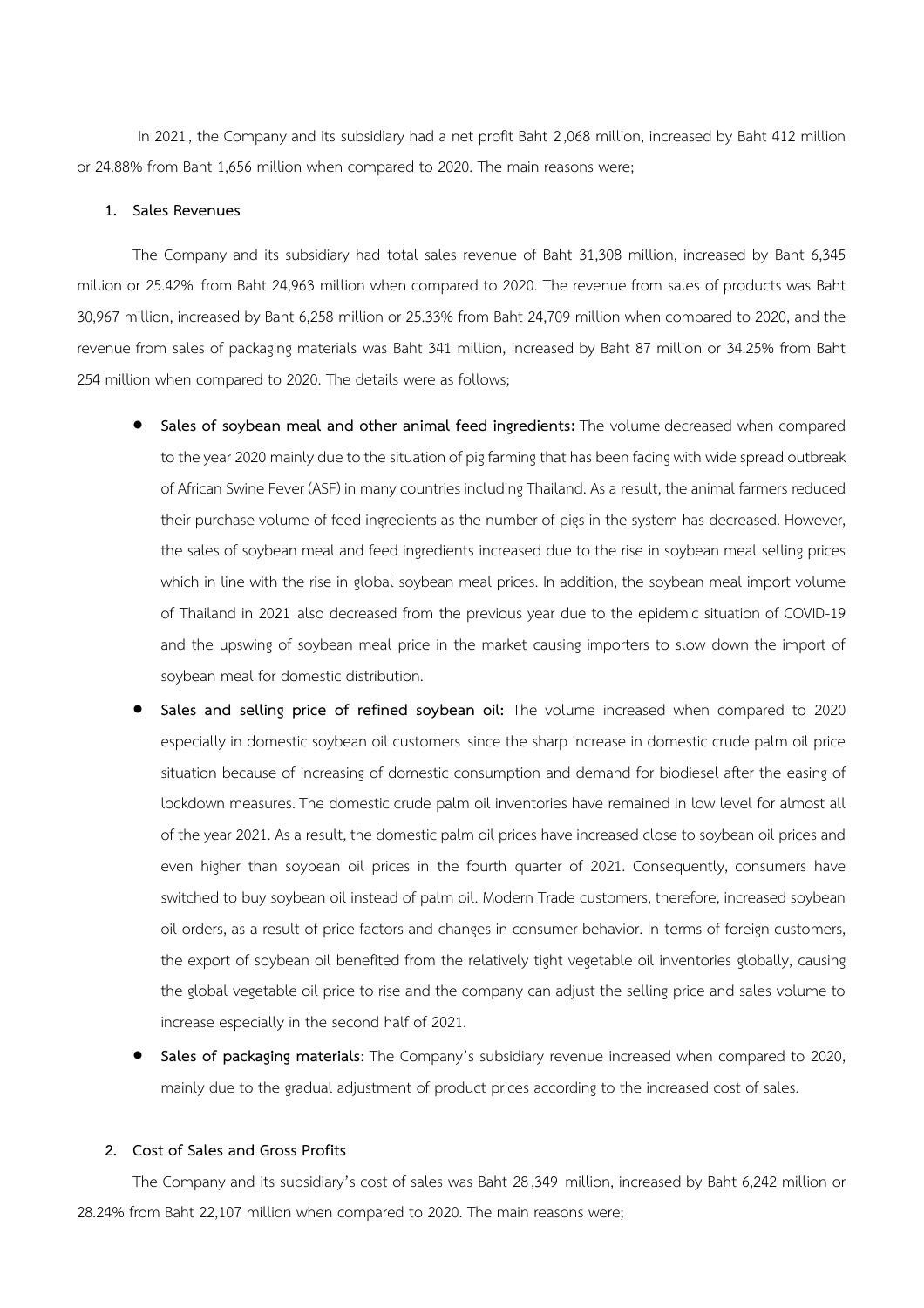- **Cost of Sales and Gross Profits of the Company:** The cost of sales of the Company increased when compared to 2020 mainly due to the price of soybeans, the company's main raw material, increased from the previous year. This is in line with global soybean prices that have risen since the beginning of 2021, as the losses of US soybean production in late 2020, causing US soybean ending stocks stayed low. Moreover, the uncertainty of the climate in South America due to the La Niña phenomenon causing the world's soybean production to be unpredictable. While in the beginning of 2021, China has accelerated imports of soybeans from the United States and the world demand for soybeans remained high. As a result, the soybean prices rose sharply in the first half of 2021 before starting to decline in the second half of the year because soybean harvest in the United States for season 2021/22 shown to have a better direction. Overall, the average soybean price in 2021 increased by more than 40% from 2020. Nevertheless, the sales revenue of the company had increased at a higher rate compared to the increase in cost of sales, as a result the gross profit of the Company was Baht 2,959 million, increased by Baht 103 million or 3.61% from Baht 2,856 million when compared to 2020.
- **Cost of Sales and Gross Profits of the Company's subsidiary:** The cost of sales of the Company's subsidiary increased when compared to 2020, mainly due to the rising price of plastic pellets that were in the same direction as the crude oil price. As a result, the cost of raw material for packaging production has increased. Although the selling price was gradually adjusted but the cost of sales has increased at a higher rate, therefore the subsidiary's gross profit has decreased when compared to 2020.

### **3. Gain on Exchange Rate**

Despite of fluctuations in the exchange rate, the Company was able to manage and hedge against exchange rate risk, which resulted in a net profit in exchange rate totaling Baht 170 million increased by Baht 153 million or 900% from Baht 17 million when compared to year 2020.

#### **4. Other Income**

The Company and its subsidiary generated other incomes of Baht 322 million, increased by Baht 239 million or 287.95% from Baht 83 million when compared to 2020, mainly due to the recognition of gains on commodity price hedging contracts, dividend income and the reversal of promotional expenses.

### **5. Selling and Administrative Expenses**

The Company and its subsidiary's selling expenses was Baht 532 million, decreased by Baht 17 million or 3.10% from Baht 549 million when compared to 2020 due to the decrease in the cost of sales promotion and advertising expenses.

Administrative expenses were Baht 264 million, increased by Baht 15 million or 6.02% from Baht 249 million when compared to 2020, due to the expenses of salaries, wages and employee benefits.

#### **6. Reduction of inventory to net realizable value**

In 2021, the Company recorded a reduction of inventory to net realizable value received Baht 17 million in some products items.